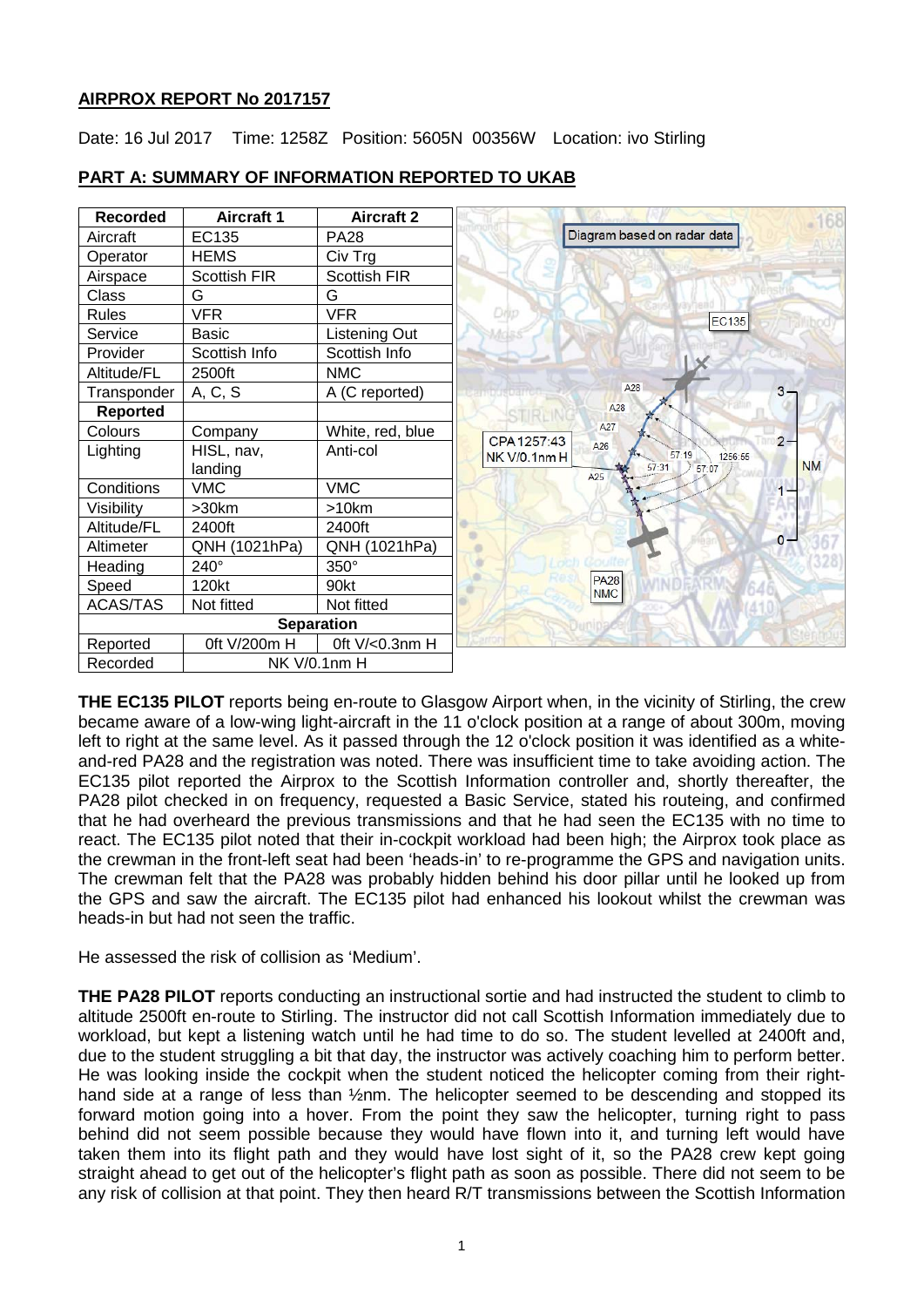controller and the helicopter pilot, subsequent to which the PA28 pilot called Scottish Information. The PA28 pilot noted that they had not heard any R/T calls from the helicopter in the 5 minutes they were listening-out with Scottish Information, until the point the helicopter pilot called Scottish Information to report the Airprox.

He assessed the risk of collision as 'Medium'.

**THE SCOTTISH INFORMATION FISO** reports that he was seated at the FISO position when the EC135 pilot enquired whether he was working traffic [PA28 registration]. The EC135 pilot was informed that the FISO was not working that traffic, which was followed by the EC135 pilot advising he had been involved in an Airprox. After some further conversation with the EC135 pilot, the PA28 pilot then also checked-in on frequency.

#### **Factual Background**

The weather at Edinburgh and Glasgow was recorded as follows:

METAR EGPH 161320Z 27013KT 9999 SCT040 18/09 Q1020= METAR EGPH 161250Z 26011KT 9999 SCT038 17/09 Q1020= METAR EGPF 161320Z AUTO 26013KT 230V300 9999 BKN042 18/08 Q1021= METAR EGPF 161250Z AUTO 25017KT 9999 BKN040 17/08 Q1021=

#### **Analysis and Investigation**

### **CAA ATSI**

The EC135 had, at the time of the Airprox, been routing towards Glasgow from the northeast of Stirling. The pilot had first called the Scottish Information FISO and a Basic Service was agreed at 1235. The PA28 could not be identified from Mode S on the radar replay but its track matched the pilot's report. The aircraft was first observed in the vicinity of Cumbernauld at 1251:26. The aircraft initially routed east before turning onto a northwesterly track. The situation at 1256:20 is shown below.



The EC135 pilot reported the Airprox to the FIR controller at 1258:25. The PA28 pilot subsequently contacted the FISO at 1300:00 requesting a Basic Service. The FISO was not aware of the presence of the PA28 prior to that call. In Class G airspace, the pilots were responsible for their own collision avoidance.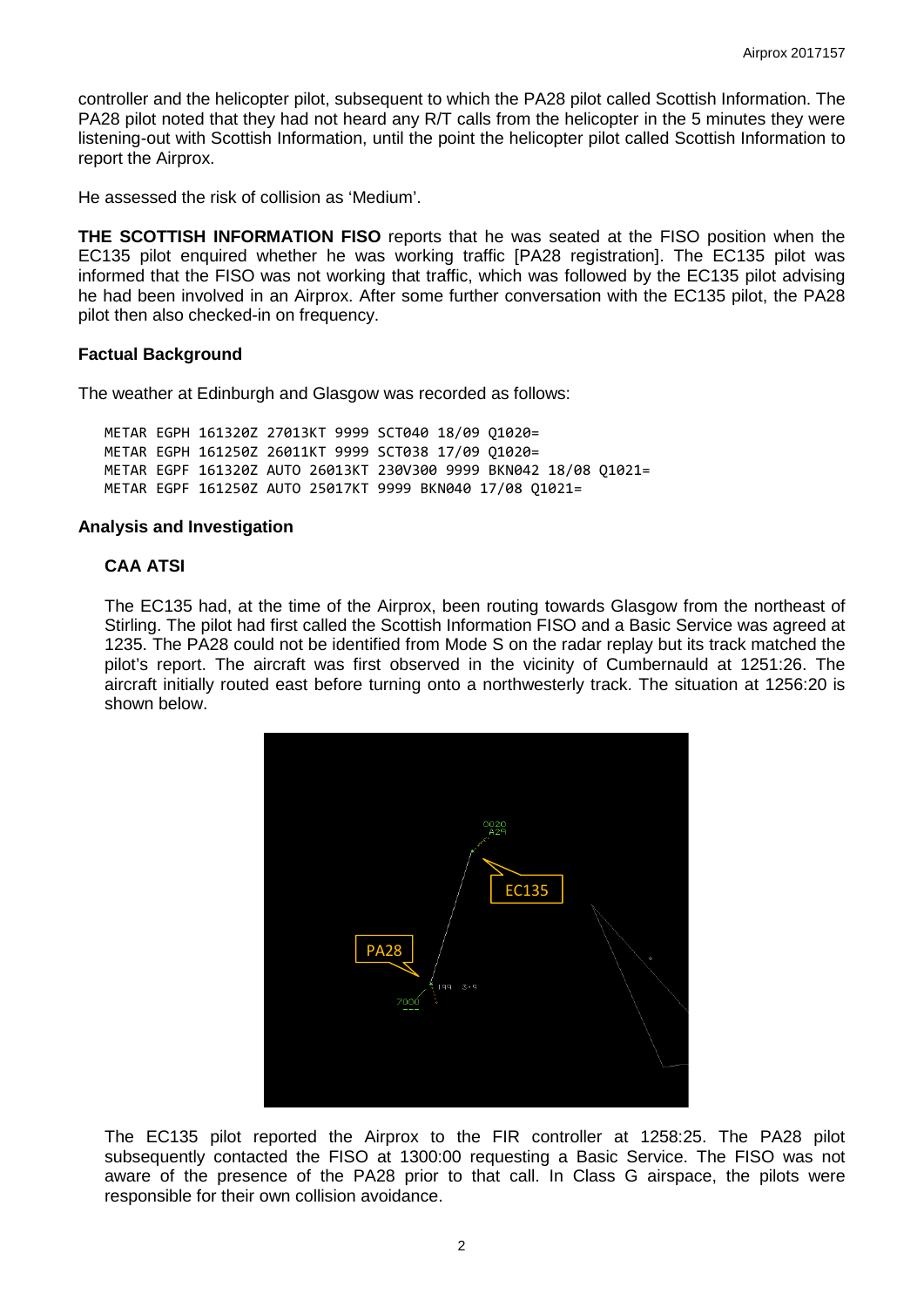A Basic Service is an ATS provided for the purpose of giving advice and information useful for the safe and efficient conduct of flights. This may include weather information, changes of serviceability of facilities, conditions at aerodromes, general airspace activity information, and any other information likely to affect safety. The avoidance of other traffic is solely the pilot's responsibility.

'Basic Service relies on the pilot avoiding other traffic, unaided by controllers/ FISOs. It is essential that a pilot receiving this ATS remains alert to the fact that, unlike a Traffic Service and a Deconfliction Service, the provider of a Basic Service is not required to monitor the flight.'

#### **UKAB Secretariat**

The EC135 and PA28 pilots shared an equal responsibility for collision avoidance and not to operate in such proximity to other aircraft as to create a collision hazard<sup>[1](#page-2-0)</sup>. If the incident geometry is considered as converging then the PA[2](#page-2-1)8 pilot was required to give way to the EC135<sup>2</sup>.

#### **Summary**

An Airprox was reported when an EC135 and a PA28 flew into proximity at 1258 on Sunday 16<sup>th</sup> July 2017. Both pilots were operating under VFR in VMC, the EC135 pilot in receipt of a Basic Service from Scottish Information and the PA28 pilot listening-out on the same frequency.

## **PART B: SUMMARY OF THE BOARD'S DISCUSSIONS**

Information available consisted of reports from both pilots, radar photographs/video recordings, a report from the FISO involved and a report from the appropriate ATC authority.

Members quickly agreed that it appeared that both crews had been distracted by in-cockpit activities at the time of the incident to the detriment of a more robust lookout: the PA28 pilot by his coaching of the student; and, although he had enhanced his own lookout, the EC135 pilot by the lack of lookout from the crewman and the obscuration of the PA28 behind the door pillar. A helicopter member felt that although the EC135 door pillar was a hindrance to a clear field of view, the effect could be mitigated by actively looking around it. Notwithstanding, it was recognised that even with a robust lookout technique, the limitations of the human eye in the airborne environment meant that not all aircraft would be sighted, and some members wondered whether a higher level of service could have been obtained by the EC135 pilot (from Glasgow for example), in order to enhance his situational awareness. In a similar vein, members were surprised that the EC135 was not fitted with a TAS given the nature of its tasking; such equipment would also provide useful situational awareness, at least of transponding aircraft such as the PA28 in this incident [UKAB Note: Subsequent to the Board meeting, the UKAB Secretariat was advised that the subject EC135 has now been fitted with TCAS].

The Board acknowledged that it was for both pilots to see-and-avoid, and for the PA28 pilot to give way to the EC135, which was on his right. In the event, the aircraft flew into proximity due to a late sighting by both pilots. Members were concerned as to the risk and, given the lack of action by both pilots, wondered whether a collision had been avoided purely by providence. After further consideration of the pilot-reported separations and their assessments of degree of risk, the Board decided that this was not the case, but that safety had been much reduced below the norm.

## **PART C: ASSESSMENT OF CAUSE, RISK AND SAFETY BARRIERS**

Cause: A late sighting by both pilots.

Degree of Risk : B.

<span id="page-2-0"></span>SERA.3205 Proximity.

<span id="page-2-1"></span> $2$  SERA.3210 Right-of-way (c)(2) Converging.